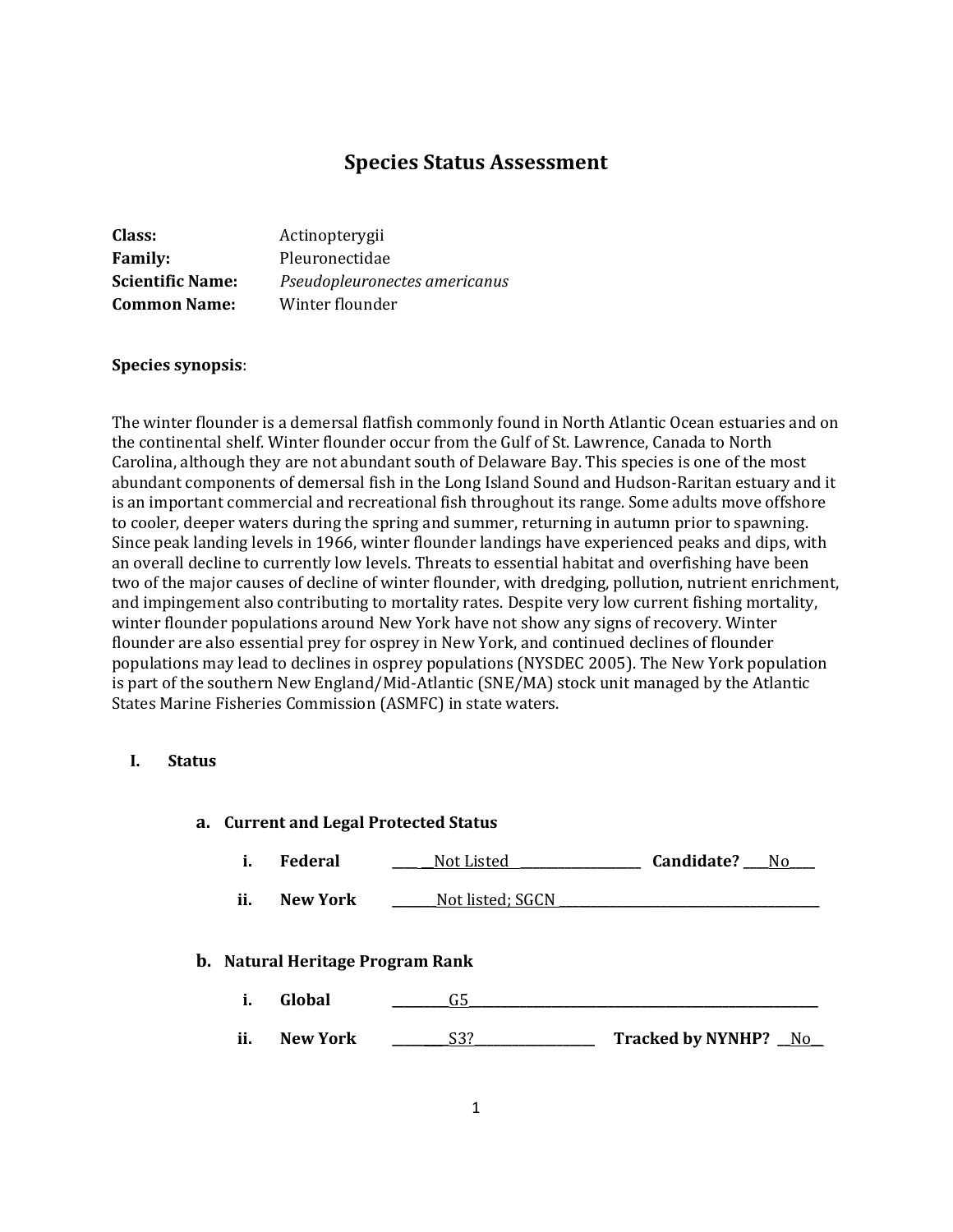### **Other Rank:**

NY Natural Heritage Program - Watch List

### **Status Discussion:**

Winter flounder stocks were most recently assessed at the 52<sup>nd</sup> Northeast Regional Stock Assessment Workshop in 2011, where the Stock Assessment Review Committee determined that the Southern New England/Mid-Atlantic (SNE/MA) winter flounder stock has a status of overfished and overfishing is not occurring, while the Gulf of Maine overfished status is not known and overfishing is not occurring (NEFSC 2011). The Georges Bank stock is no longer considered overfished and overfishing is not occurring (ASMFC 2012). The SNE/MA spawning stock biomass was estimated to be 15.6 million pounds in 2010, about 16% of the target 96.3 million pounds (see Figure 3; NESFC 2011).

### **II. Abundance and Distribution Trends**

**a. North America**

| i. Abundance                                                       |  |  |
|--------------------------------------------------------------------|--|--|
|                                                                    |  |  |
| ii. Distribution:                                                  |  |  |
|                                                                    |  |  |
| Time frame considered: 1980-present 1980-present                   |  |  |
| b. Regional                                                        |  |  |
| <i>i.</i> Abundance                                                |  |  |
|                                                                    |  |  |
| ii. Distribution:                                                  |  |  |
| <u>X</u> declining ____increasing ______stable _______unknown      |  |  |
| Regional Unit Considered: Severe abundance decline of SNE/MA stock |  |  |
| Time Frame Considered: 1980 – present                              |  |  |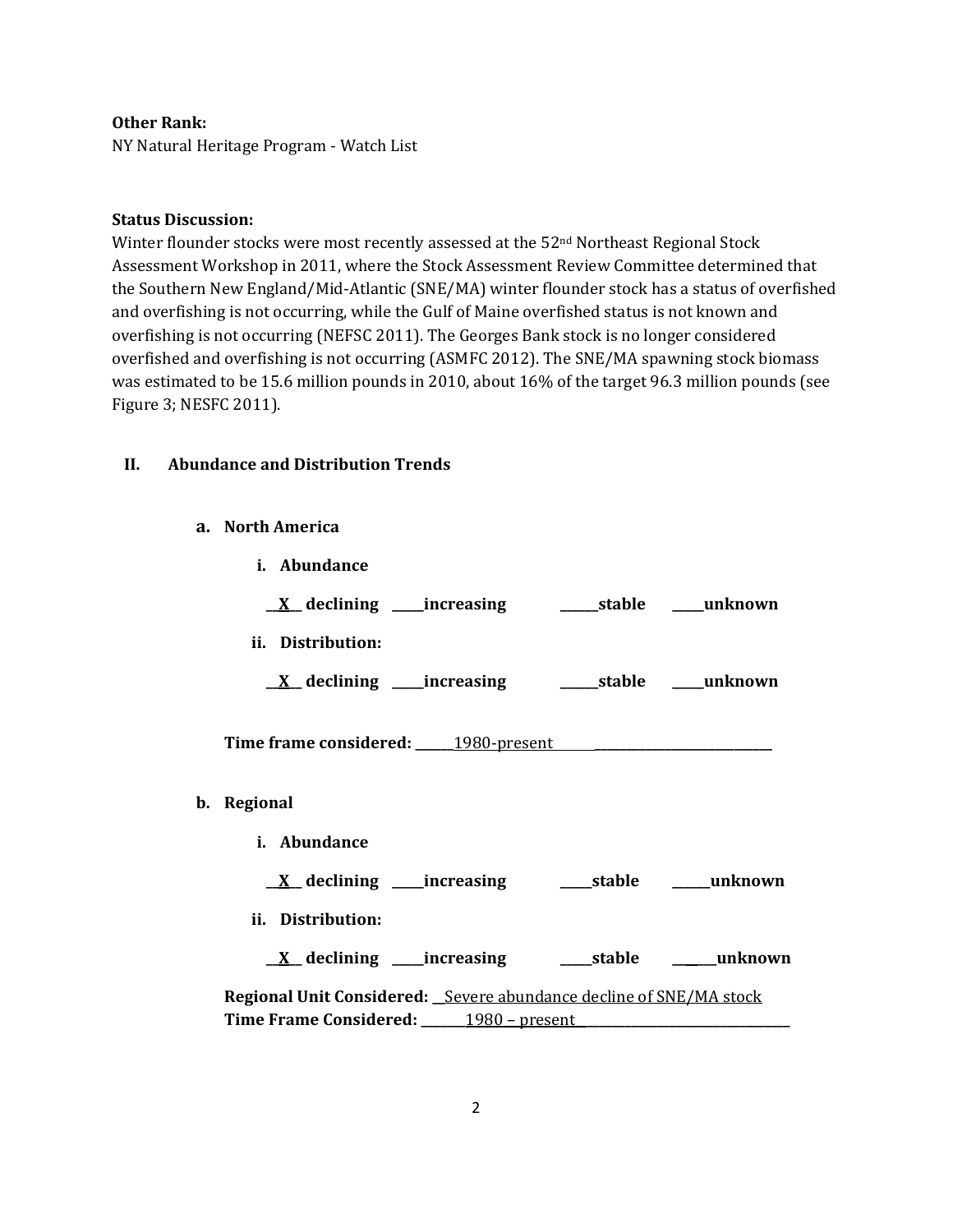**c. Adjacent States and Provinces**

| <b>CONNECTICUT</b>                                                  | Not Present ______ | No data ______ |
|---------------------------------------------------------------------|--------------------|----------------|
| i. Abundance                                                        |                    |                |
| $\underline{X}$ declining ____ increasing ____ stable ____ unknown  |                    |                |
|                                                                     |                    |                |
| ii. Distribution:                                                   |                    |                |
| <u>X</u> declining ____ increasing ____ stable ___ unknown          |                    |                |
| Time frame considered: Severe abundance decline from 1988-present   |                    |                |
| Listing Status: Not Listed Marian Care SGCN? Pes                    |                    |                |
| MASSACHUSETTS Not Present ______                                    |                    | No data ______ |
| i. Abundance                                                        |                    |                |
|                                                                     |                    |                |
| $\underline{X}$ declining ____ increasing _____ stable ____ unknown |                    |                |
| Distribution:<br>ii. –                                              |                    |                |
| $\underline{X}$ declining ___ increasing ___ stable ___ unknown     |                    |                |
|                                                                     |                    |                |
|                                                                     |                    |                |
| NEW JERSEY Not Present ______                                       |                    | No data ______ |
| i. Abundance                                                        |                    |                |
| $\underline{X}$ declining ___ increasing ___ stable ___ unknown     |                    |                |
| Distribution:<br>ii.                                                |                    |                |
| $\underline{X}$ declining ____ increasing _____ stable ____ unknown |                    |                |
| Time frame considered: 1980-present 1980-promotion                  |                    |                |
|                                                                     |                    | SGCN? No       |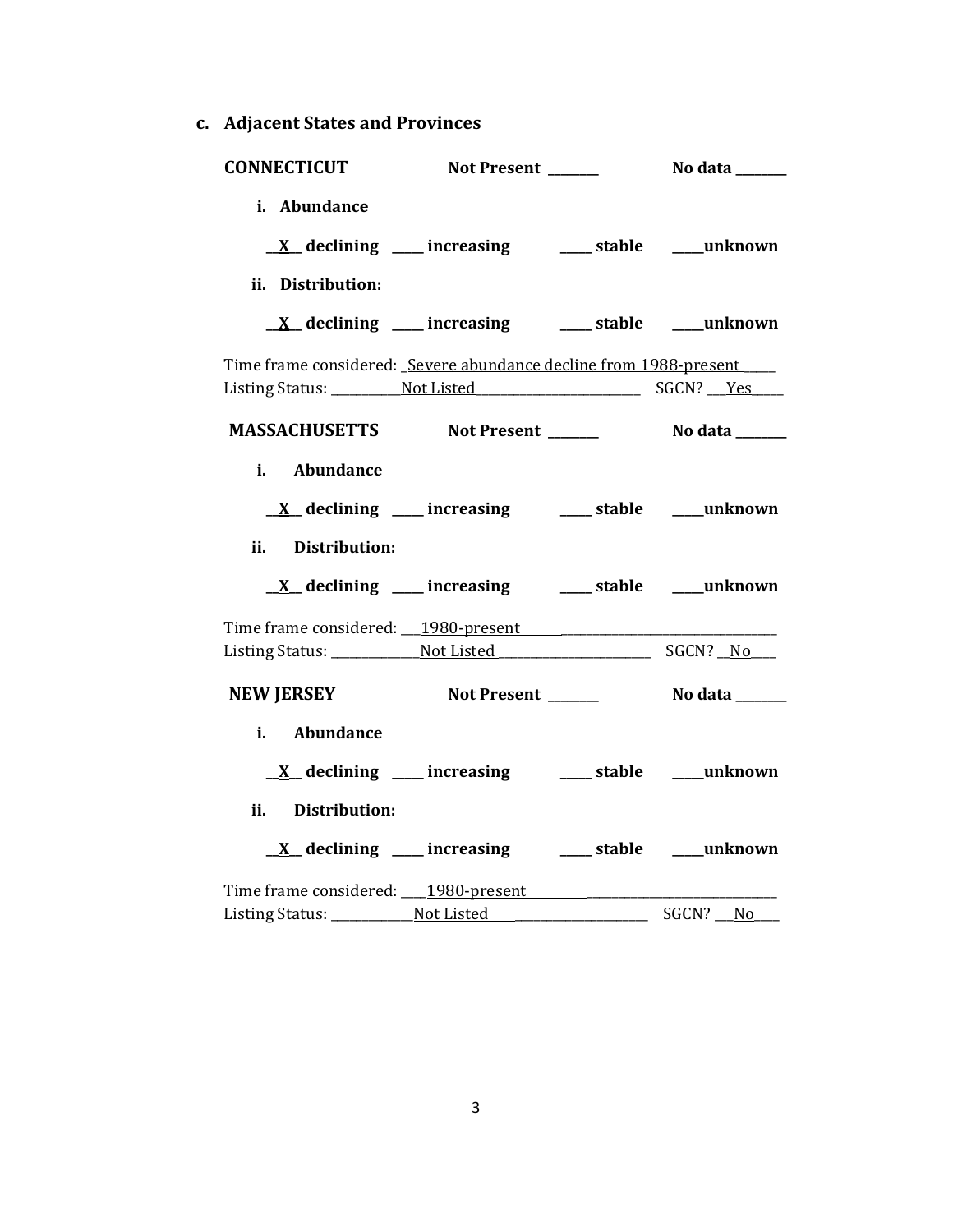| <b>ONTARIO</b>                                                       | Not Present $X$                                                      | No data $\_\_\_\_\_\_\_\_\_\_\_\$ |
|----------------------------------------------------------------------|----------------------------------------------------------------------|-----------------------------------|
| <b>PENNSYLVANIA</b>                                                  | Not Present $X$                                                      | No data _____                     |
| <b>VERMONT</b>                                                       | Not Present $X$                                                      | No data ______                    |
| <b>QUEBEC</b>                                                        | Not Present _______                                                  | No data $\_\_$                    |
| i. Abundance<br>ii.<br><b>Distribution:</b>                          | <u>X</u> declining ____increasing __________stable _____unknown      |                                   |
|                                                                      |                                                                      |                                   |
| Time frame considered: 1960-present                                  |                                                                      |                                   |
|                                                                      |                                                                      |                                   |
| d. NEW YORK                                                          |                                                                      | No data $\_\_$                    |
| Abundance<br>$i$ .                                                   |                                                                      |                                   |
|                                                                      | $\underline{X}$ declining ____ increasing _____ stable _____ unknown |                                   |
| ii.<br>Distribution:                                                 |                                                                      |                                   |
|                                                                      | $\underline{X}$ declining ____ increasing _____ stable _____ unknown |                                   |
| Time frame considered: Severe decline in abundance from 1966-present |                                                                      |                                   |

### **Monitoring in New York.**

Commercial and recreational landings are recorded for the Southern New England/Mid-Atlantic stocks to monitor catches. Winter flounder are frequently caught in the Long Island Sound Trawl Surveys run by the CT DEEP Marine Fisheries Division. The Northeast Fisheries Science Center (NEFSC) has conducted bottom trawl surveys since 1963, deriving distribution and abundance data of on a variety of marine species, including the winter flounder throughout its range. The NYSDEC has conducted a small mesh trawl survey targeting juvenile finfish since 1985, running from May through October in the Peconic Bay. The NYSDEC also gathers data on young-of-the-year and juvenile fish as part of its Western Long Island Beach Seine Survey. This survey runs from May through October and has been conducted since 1985.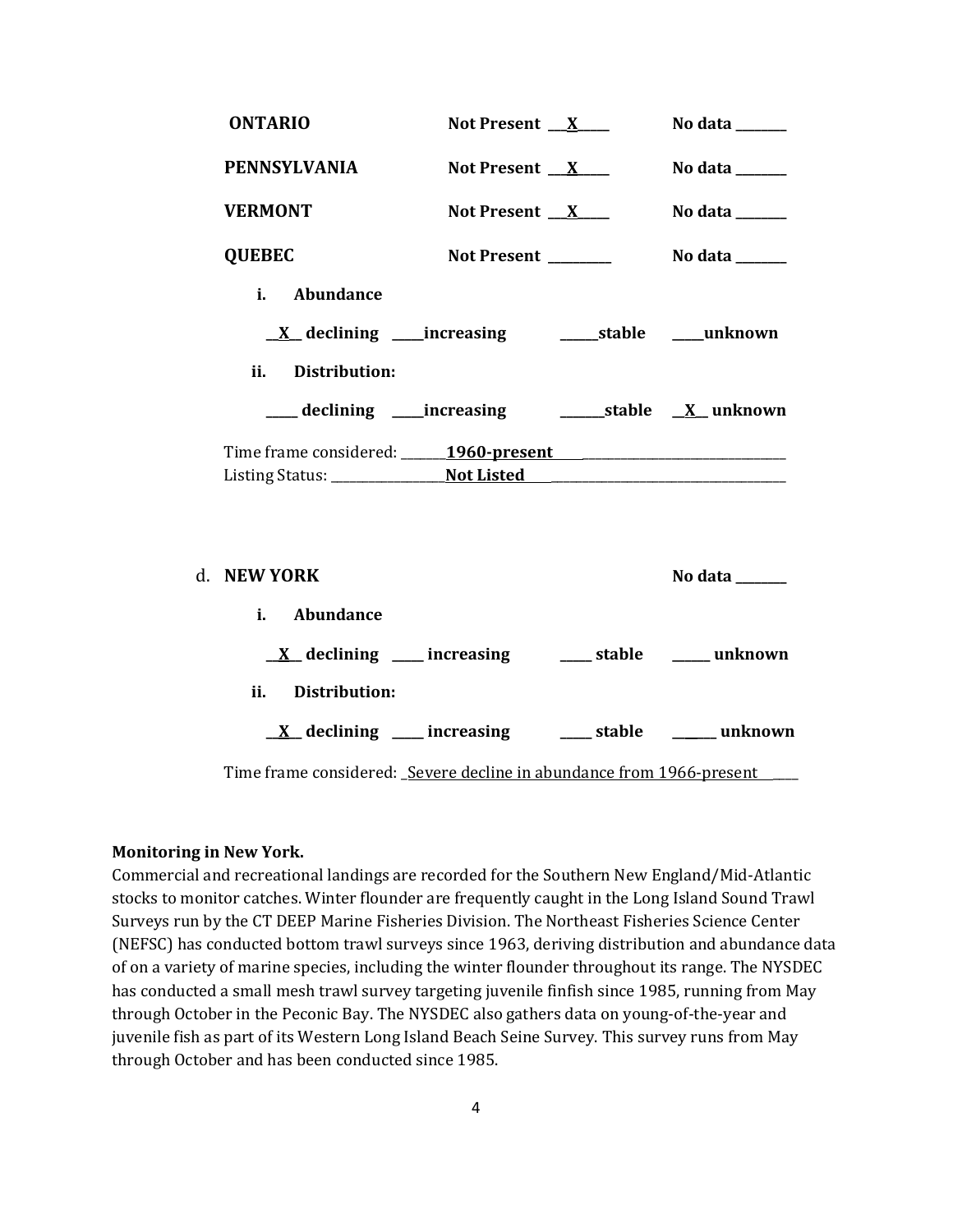## **Trends Discussion:**

Declines in winter flounder stock have impaired fisheries in New York, where commercial catch is less than 9% of peak levels observed during the 1980s and recreational catch is less than 2% of peak levels (Sagarese and Frisk 2011). Spawning stock biomass peaked at 44.3 million pounds in 1982, declining to a low of 9.9 million pounds in 2005. After Amendment I to the ASMFC FMP, spawning stock biomass has increased to nearly 15.6 million lbs. in 2010 (NEFSC 2011).

Within the southern New England/Mid-Atlantic stock of winter flounder, commercial landings have declined from 1964-2011 with periodic peaks and dips (see fig. 4). After reaching a historical peak in 1966 of 26.4 million lbs., harvest levels have fallen to the lowest ever in 2010 with 383,604 lbs. (NEFSC 2011). These low landings may be due to the federal waters retention prohibition, which requires that catch be released, and the limit of 50 lbs. of bycatch within state waters. The commercial fishery accounts for about 90% of total harvest through this region.

Recreational landings peaked in 1984 with 12.1 million lbs. and have declined to an all time low in 2010 with 61,729 lbs. By 2010, landings fell to a historic low of 62,000 lbs., likely due to the federal retention prohibition and 2-fish bag limit for recreational fishing in state waters (see fig. 4; ASMFC 2012).

The NYSDEC's small mesh trawl survey caught a total of 659 winter flounder in June and July of 2011, an increase from the survey's low in 2002 of 83 individuals, but still much lower than the survey maximum (25,782) in 1992 (NEFSC 2011).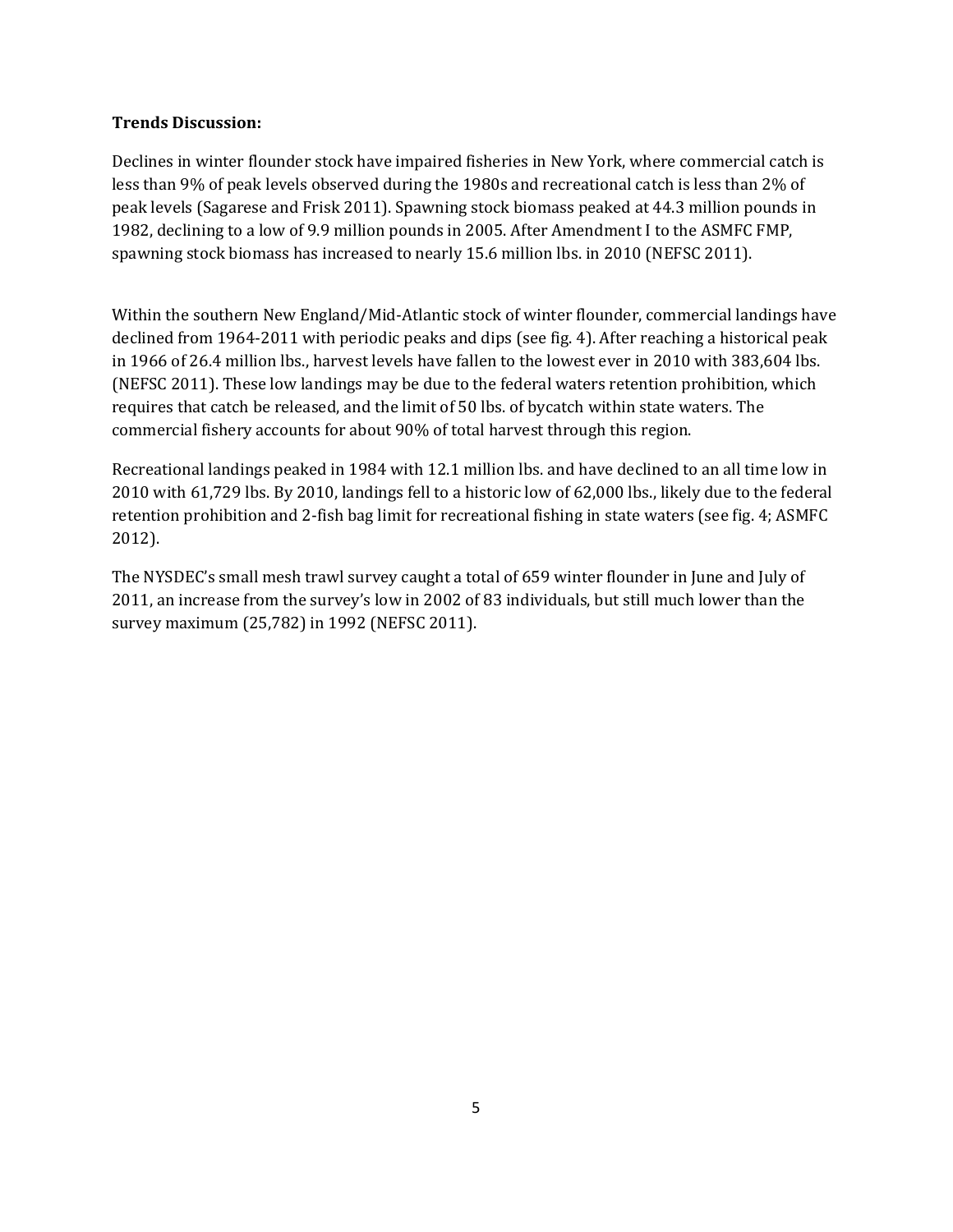

**Figure 1.** Essential fish habitat for the winter flounder (top left: eggs, top right: larvae, bottom left: juveniles, bottom right: adults) designated by the New England Fishery Management Council (Pereira et al. 1999).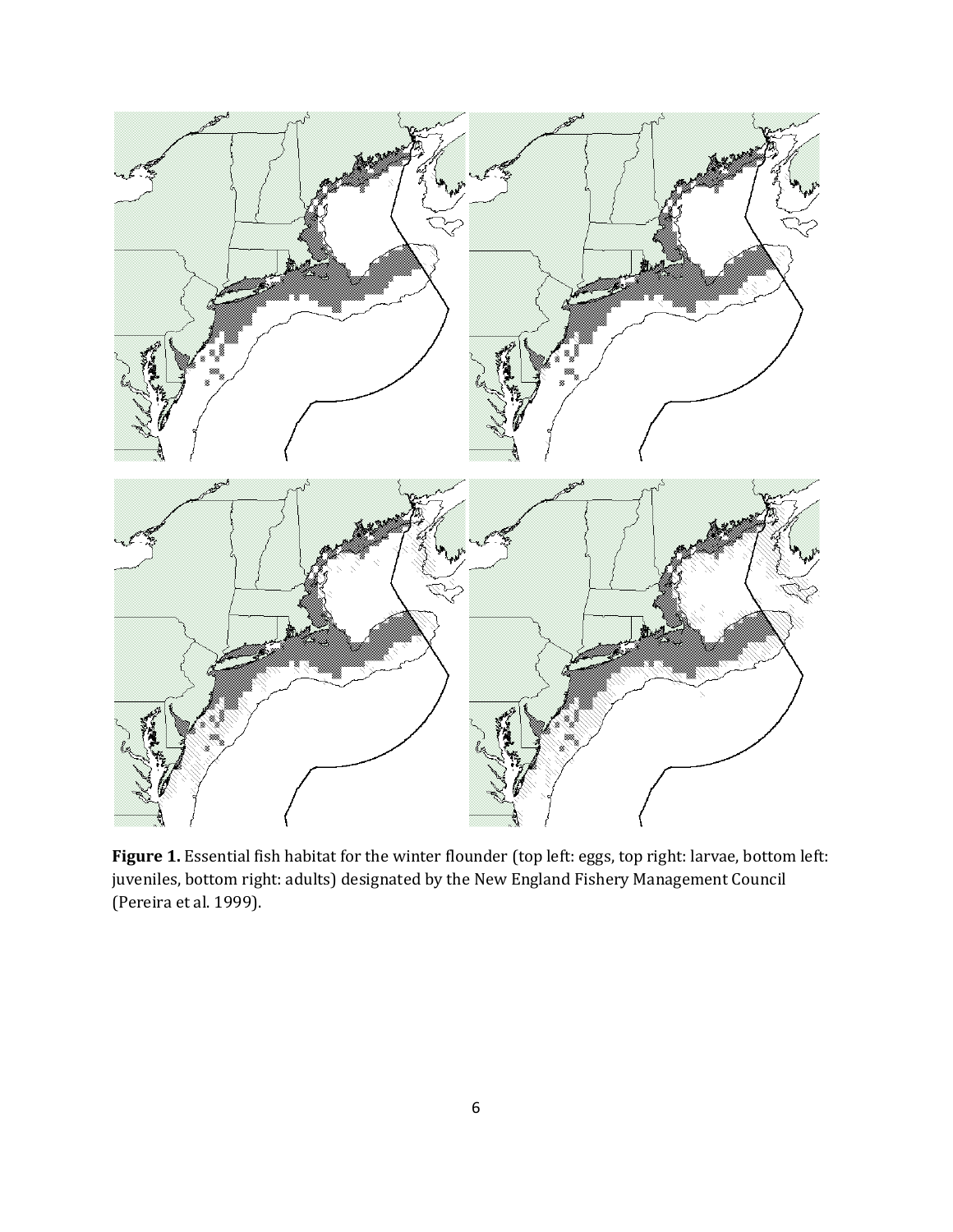

**Figure 2**. Distribution and abundance of adult winter flounder collected in the Hudson-Raritan estuary, based on Hudson-Raritan trawl surveys during winter (January-March), spring (April and June), summer (July-August) and fall (October-December) from January 1992 to June 1997 (Pereira et al. 1999).



**Figure 3.** Southern New England/Mid-Atlantic winter flounder spawning stock biomass (SSB) and biological reference points (NEFSC 2011).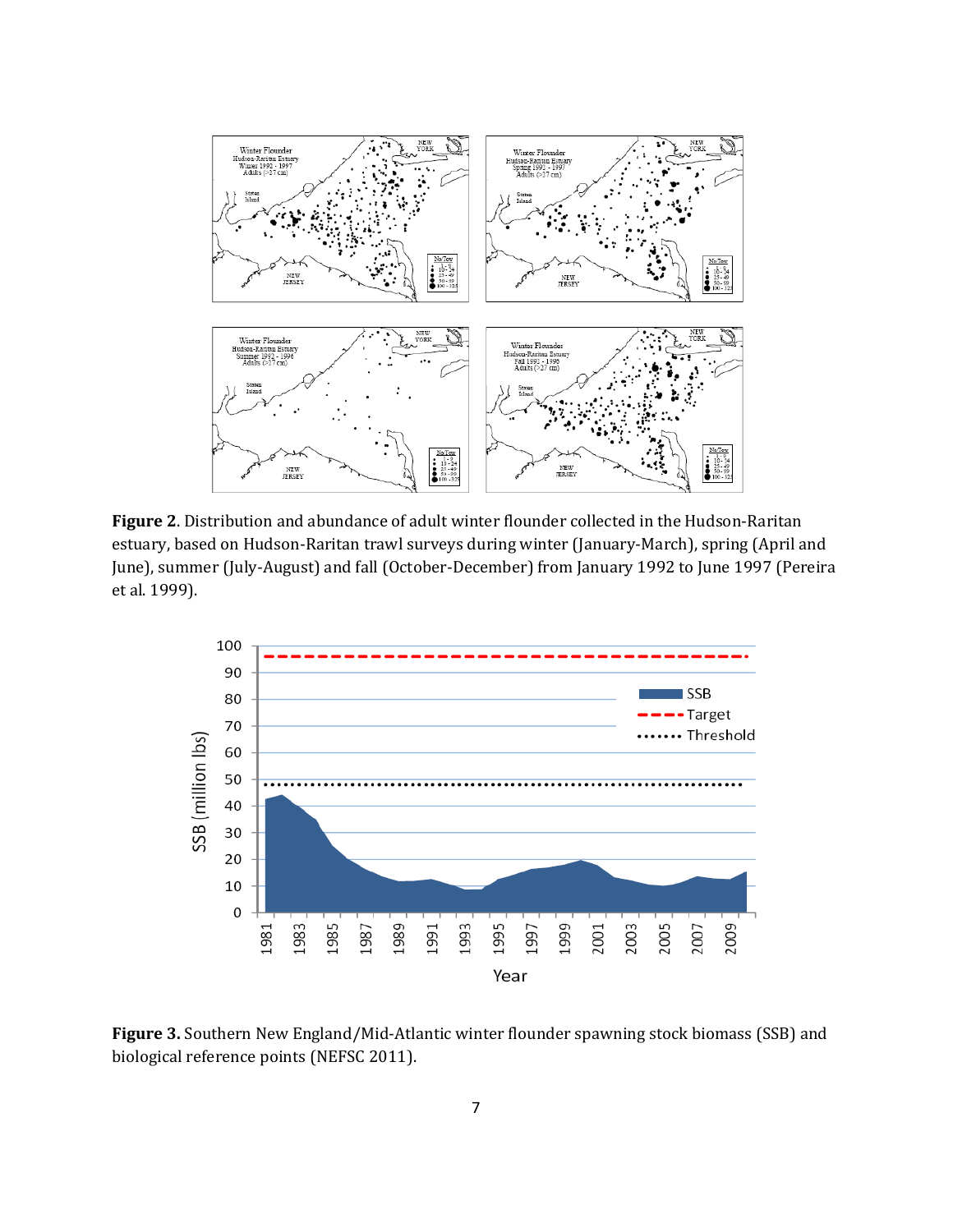

Year

**Figure 4**. Commercial and recreational landings for Southern New England/Mid-Atlantic winter flounder (SAW52 2011).



**Figure 5**. Southern New England/Mid-Atlantic winter flounder recruitment (NEFSC 2011).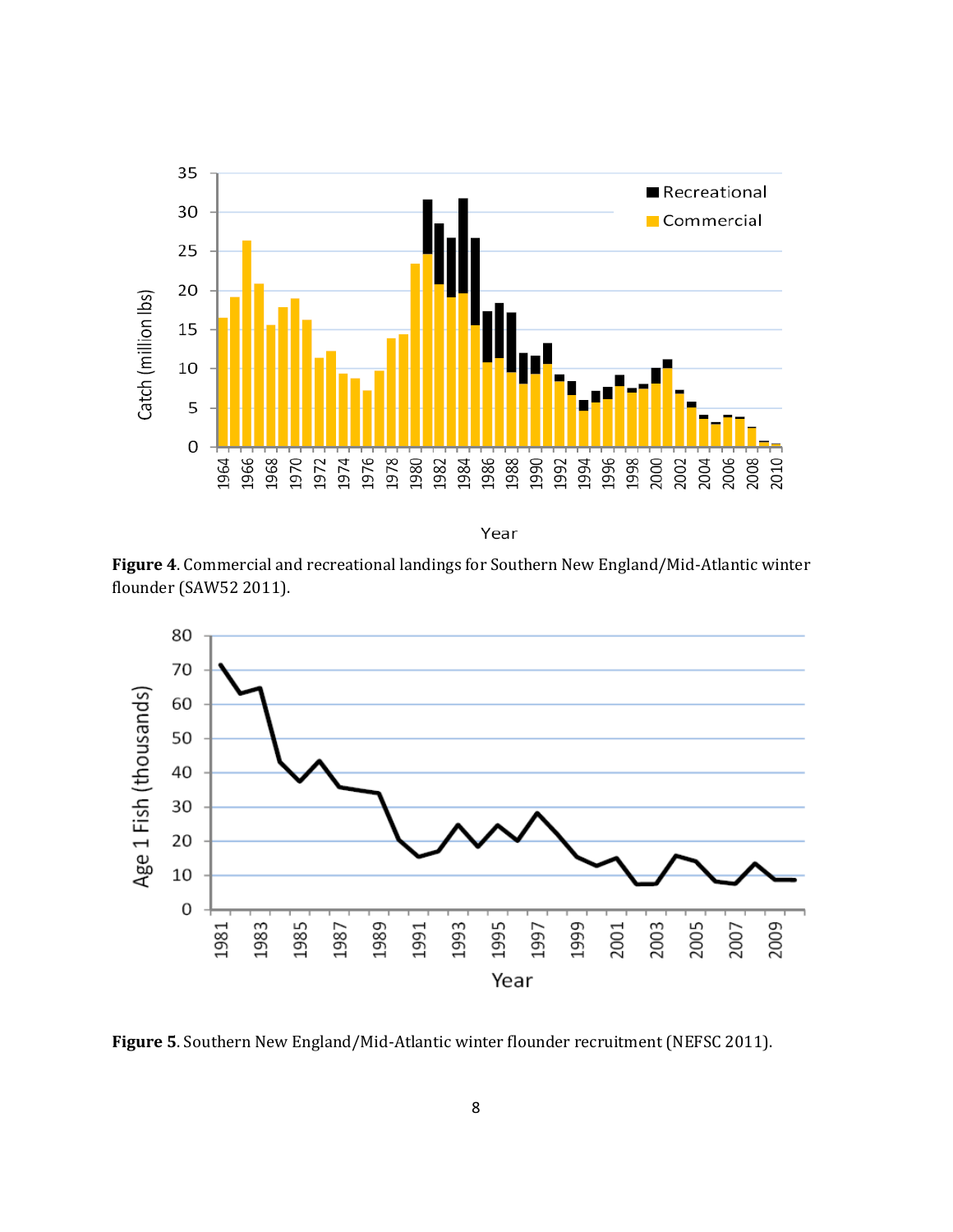

**Figure 6.** Catch-per-unit-effort (CPUE) for young-of-the-year (YOY), yearling, and older winter flounder in the Peconic Bay. Data from the NYSDEC's Peconic Bay Small Mesh Trawl Survey (NYSDEC 2012).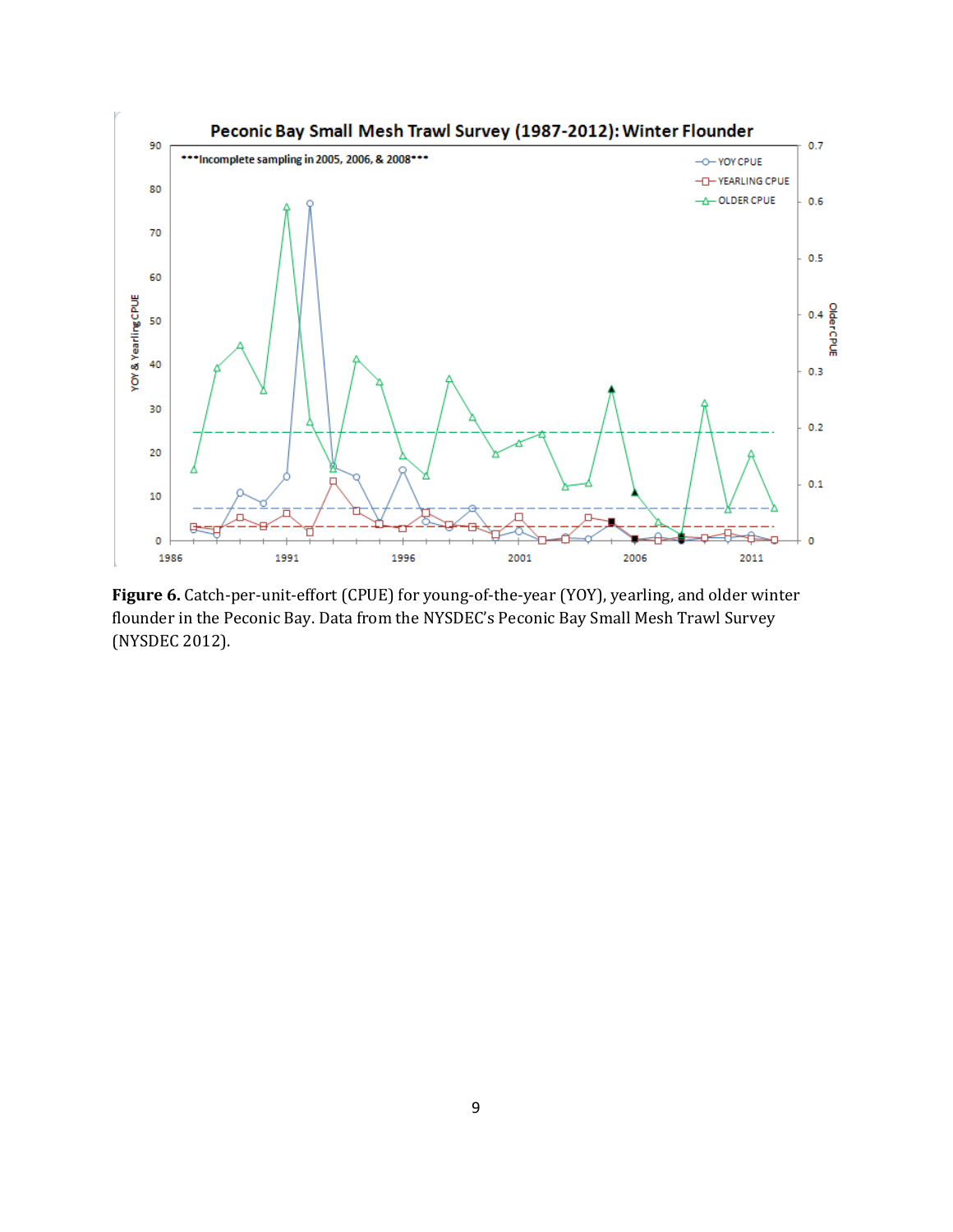

**Figure 7.** Catch-per-unit-effort (CPUE) for young-of-the-year (YOY) winter flounder in Jamaica Bay, Little Neck Bay, and Manhasset Bay. Data taken from NYSDEC's Western Long Island Seine Survey (NYSDEC 2012).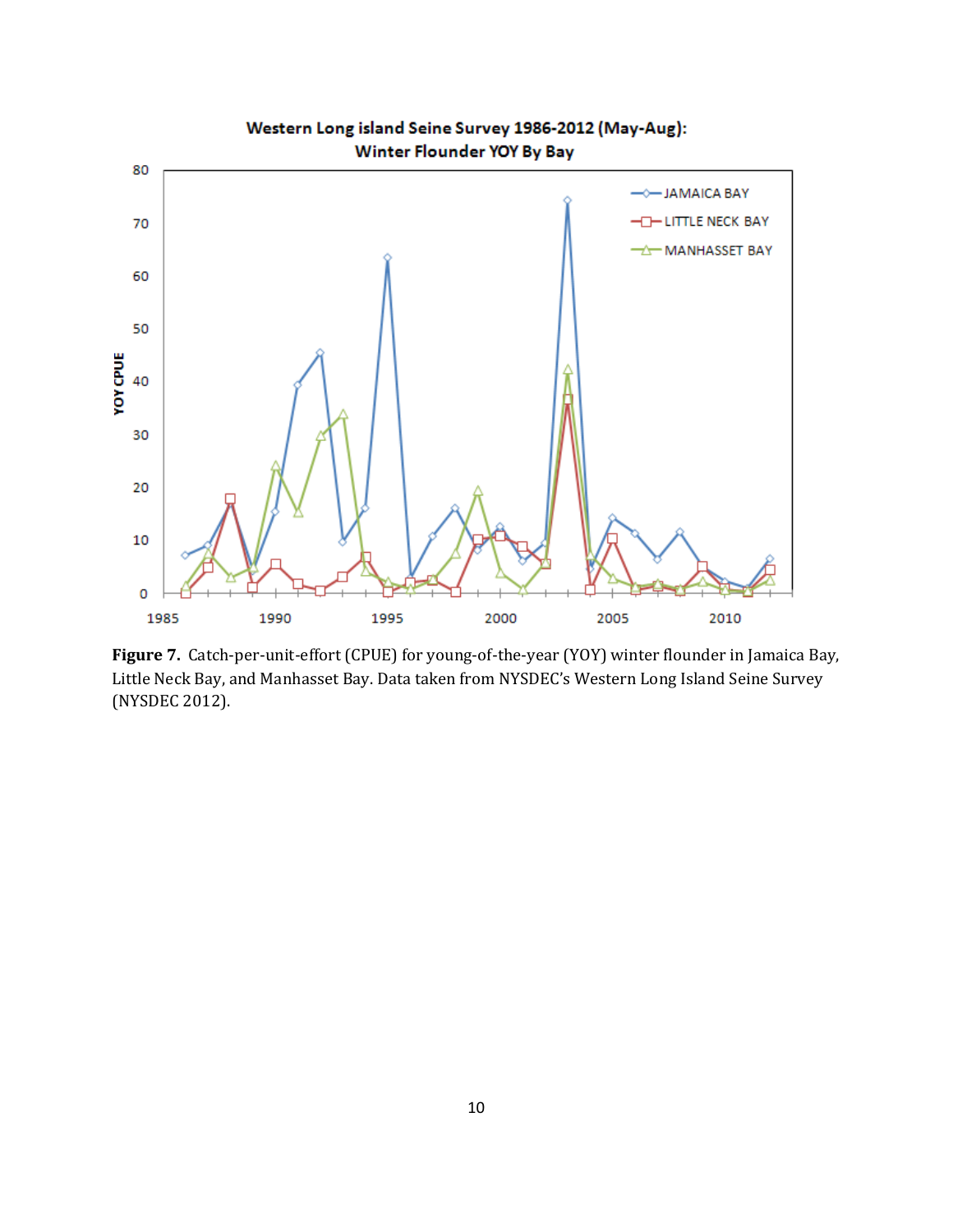### **III. New York Rarity, if known:**

| Historic      | # of Animals | # of Locations | % of State |
|---------------|--------------|----------------|------------|
| prior to 1970 |              |                |            |
| prior to 1980 |              |                |            |
| prior to 1990 |              |                |            |

## **Details of historic occurrence:**

Winter flounder have historically occurred throughout the Long Island Sound and Hudson-Raritan estuary.

| <b>Current</b> | # of Animals | # of Locations | % of State |
|----------------|--------------|----------------|------------|
|                |              |                |            |

## **Details of current occurrence:**

Winter flounder still occur throughout the Long Island Sound and Hudson-Raritan estuary.

### **New York's Contribution to Species North American Range:**

| % of NA Range in New York | <b>Classification of New York Range</b> |  |  |
|---------------------------|-----------------------------------------|--|--|
| $\_\_100$ (endemic)       | X Core                                  |  |  |
| $-76-99$                  | __Peripheral                            |  |  |
| 51-75                     | __ Disjunct                             |  |  |
| 26-50                     | Distance to core population:            |  |  |
| $\underline{X}$ 1-25      |                                         |  |  |

## **IV. Primary Habitat or Community Type:**

- 1. Demersal
- 2. Estuarine, Brackish Deep Subtidal, Benthic Geomorphology
- 3. Estuarine, Brackish Shallow Subtidal, Benthic Geomorphology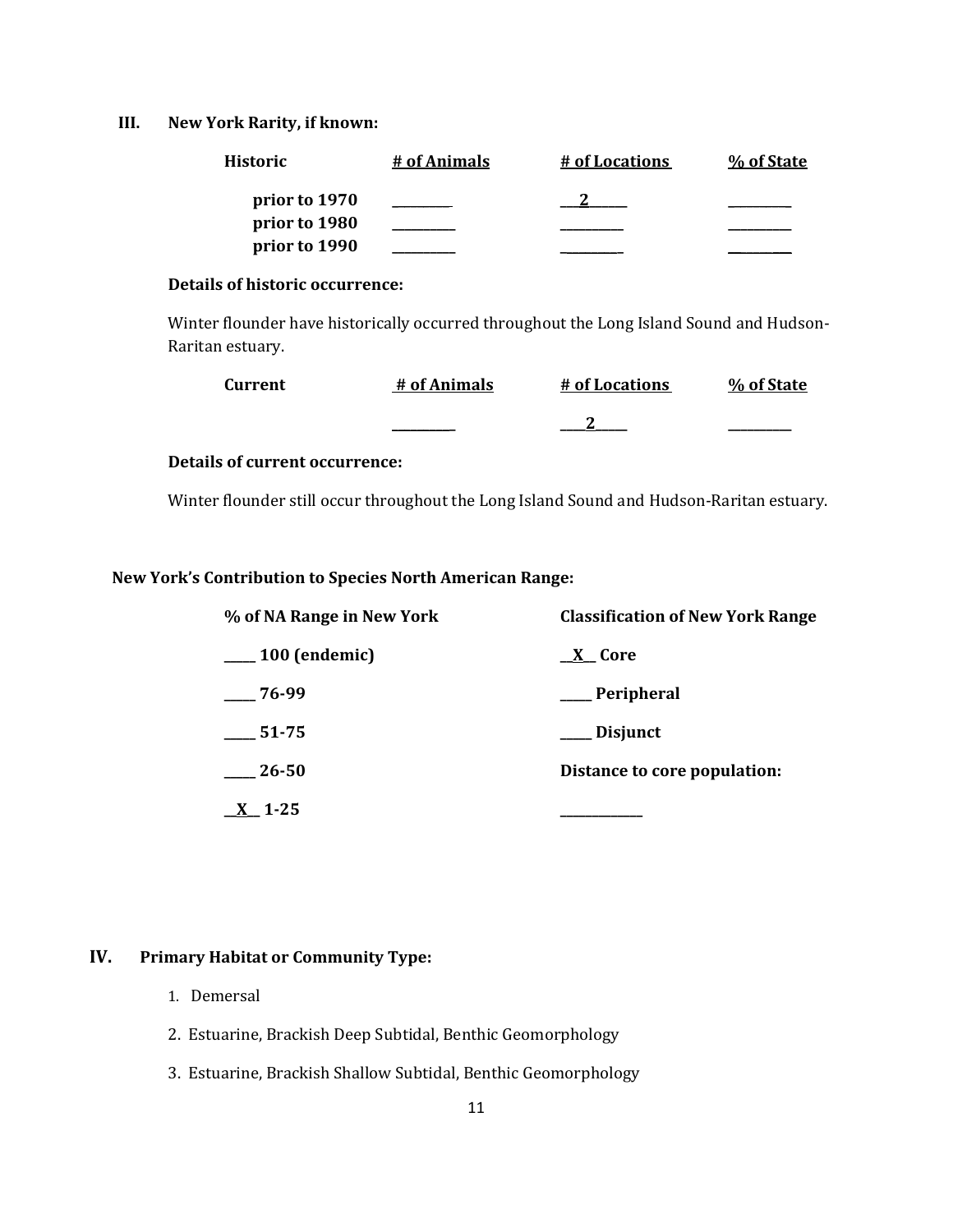4. Estuarine, Brackish Shallow Subtidal, Aquatic Bed

### **Habitat or Community Type Trend in New York:**

| <b>Declining</b>           | $\underline{X}$ Stable                  | <b>Increasing</b> |              | Unknown |
|----------------------------|-----------------------------------------|-------------------|--------------|---------|
|                            | Time frame of decline/increase: _______ |                   |              |         |
| <b>Habitat Specialist?</b> |                                         | Yes:              | $\mathbf{X}$ | - No    |
| <b>Indicator Species?</b>  |                                         | Yes.              |              | No      |

### **Habitat Discussion:**

Eggs require bottom habitats with a substrate of sand, mud or gravel in the inshore areas of southern New England. Temperatures must be less than 10˚C, salinities between 10-30%, and water depths less than 5 meters. Larvae require pelagic and bottom waters with depths less than 6 meters and surface temperatures less than 15˚C. Young-of-the-year (YOY) and juveniles both require bottom habitats and will occur where temperatures are below 28˚C at depths of 1 to 50 meters (Periera et al. 1999). While YOY and juveniles reside permanently in the estuaries, adults may leave the estuary in late spring/summer, migrating to deeper, cooler portions of estuaries or to offshore areas, returning in autumn prior to spawning. Vegetated habitat, such as submerged aquatic vegetation and macroalgal beds, also provide important nursery habitat for juveniles (ASMFC 2012).

In New York, two distinct behavioral groups have been identified: an inshore contingent that is present in coastal bays year-round, and an offshore contingent of larger individuals that travels inshore during winter to spawn (Sagarese and Frisk 2011). In contrast to the expectations in previous literature, Sagarese and Frisk (2011) documented adult winter flounder occurring in Shinnecock Bay, NY during all seasons, with 89% occurring between May and October when they should have been offshore in cooler water. Habitat degradation from dredging, pollution, runoff, nutrient enrichment, and construction of inshore structures has increased mortality rates of winter flounder.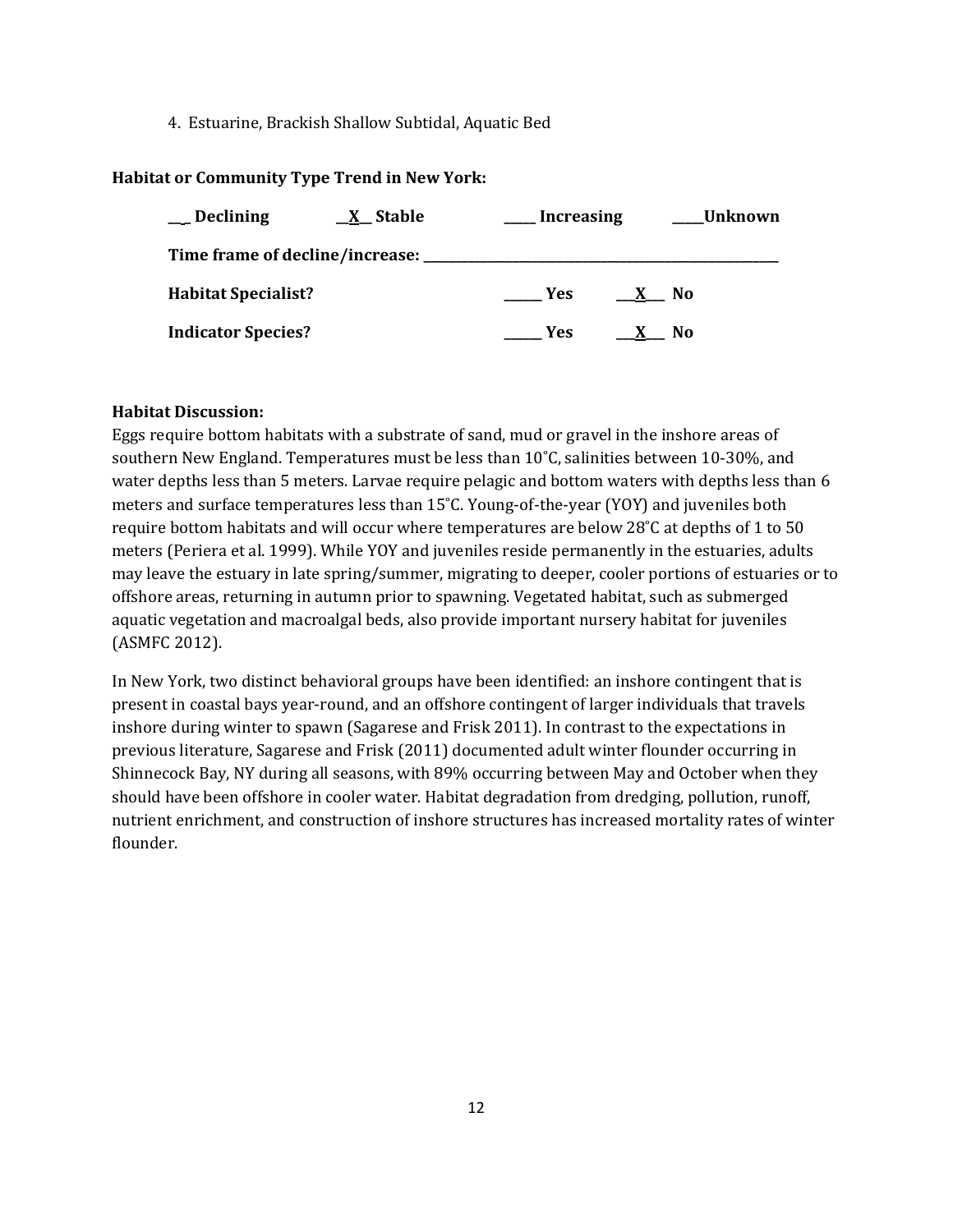**New York Species Demographics and Life History:**

- **\_\_X\_\_\_ Breeder in New York**
	- **\_\_X\_\_ Summer Resident**
	- **\_\_X\_\_ Winter Resident**
	- **\_\_\_\_\_ Anadromous**

### **\_\_\_\_\_ Non-breeder in New York**

- **\_\_\_\_\_ Summer Resident**
- **\_\_\_\_\_ Winter Resident**
- **\_\_\_\_\_ Catadromous**
- **\_\_\_\_\_ Migratory only**
- **\_\_\_\_\_Unknown**

#### **Species Demographics and Life History Discussion:**

Winter flounder spawn from winter through spring, with peaks during February and March in northern latitudes. Major egg production in New England waters occurs before temperatures reach 3.3˚C with an upper limit of 4.4 to 5.6˚C. Average age at maturity is between 1.9 to 3 years for both males and females in the Long Island Sound. Maturity is most likely related to size, not age of the individual. Females produce from 435,000 to over 3.3 million eggs per year, spawning over a twomonth period, with the majority of spawning events involving more than one male, which potentially maximizes fertilization success (Pereira et al. 1999). Eggs of the winter flounder clump together in masses on the bottom of inshore areas, hatching 15 to 18 days after being released. Five to six weeks after hatching, the planktonic larval flounder begin to undergo metamorphosis and become increasingly bottom-dwelling. Eight weeks after hatching, the larval fish have undergone complete metamorphosis and are in their demersal, right-eyed form. Larval, YOY, juvenile, and adult winter flounder are all a source of prey for a variety of organisms. Some of these predators include but are not limited to: the small medusa *Sarsia tubulosa*, young bluefish, windowpane and summer flounders, striped bass, sea robins, and a variety of birds (Pereira et al. 1999). The life span of a winter flounder is estimated at 15 to 20 years. In general, winter flounder are opportunistic feeders, usually feeding on the most abundant and available prey source (Carlson et al. 1997).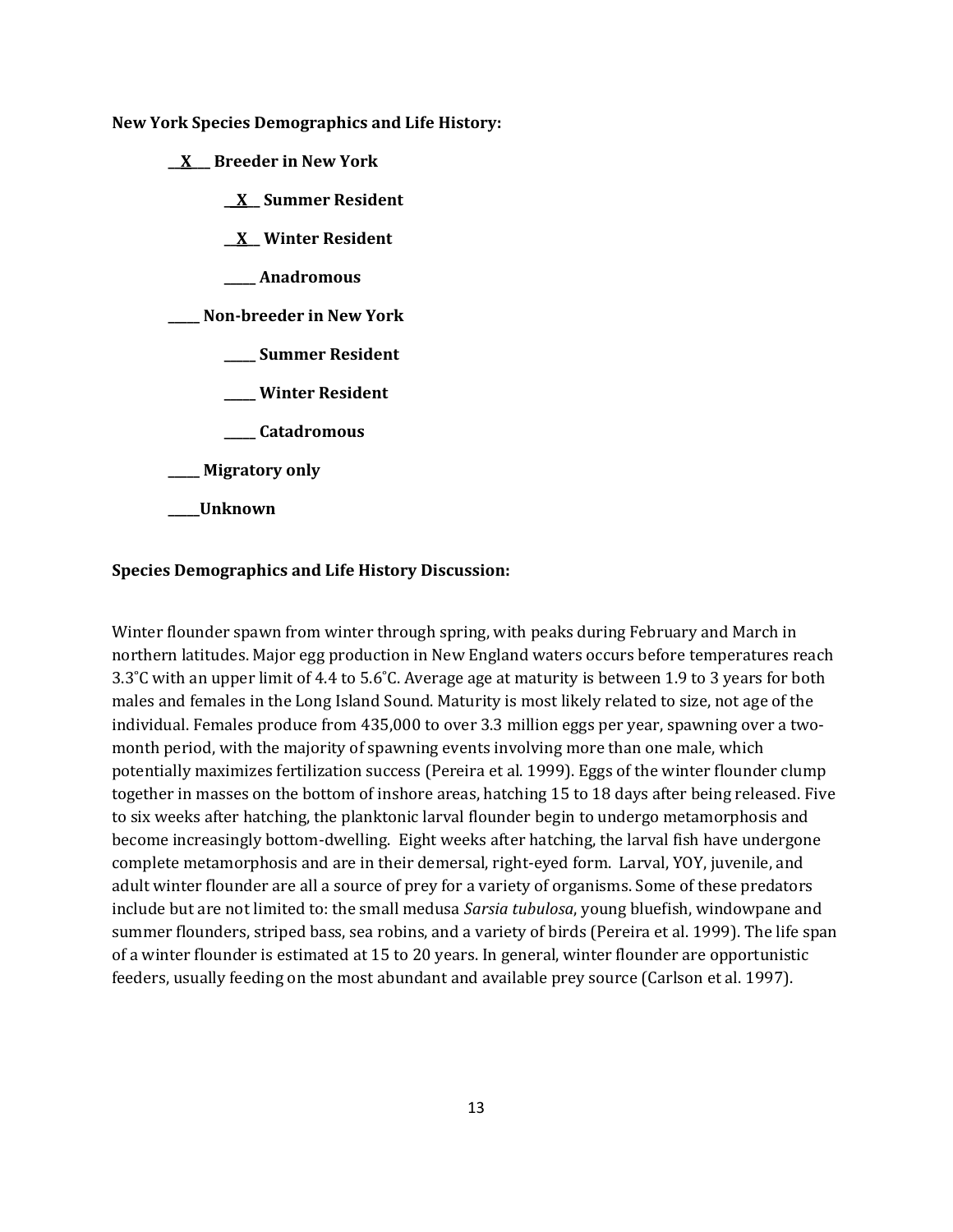## **V. Threats:**

Habitat alteration and degradation by dredging, point and non-point source runoff, toxic pollution, and construction of in-water and shoreline structures have negatively affected winter flounder populations in New York waters. Nutrient enrichment of estuaries from wastewater treatment plants, agricultural runoff, and atmospheric deposition have degraded critical estuarine habitat through the winter flounder's range. Suspended sediments from dredging, boating activities, and bottom-tending fishing gear also have the potential to negatively impact winter flounder. Impingement from power plants also contributes to mortality rates, mostly for eggs, larvae, and juveniles. Heimbuch et al. (2007) reported 9,101 impingements of winter flounder at one power plant (Charles Poletti Power Plant, Lawrence Point, NY) during 2002, resulting in 100% mortality. Chang et al. (1998) found that frequencies of certain diseases in winter flounder liver are strongly associated with contaminant levels in sediments of their habitats.

Warm winter temperatures can negatively impact recruitment of winter flounder, resulting in low reproductive rates (NEFSC 2011). Although direct effects of climate change on winter flounder have yet to be researched, changes in ocean temperatures and habitat shifting and alteration are likely to have negative effects on reproduction, behavior, and distribution (Harley et al. 2006). The effects of increasing concentrations of  $C_2^2$  and ocean acidification on winter flounder eggs and larva are also being studied in order to better understand the consequences of these environmental changes (Chambers et al. 2012)

Tagging studies on winter flounder have shown that these fish exhibit spawning-site fidelity, meaning that they often return to the same areas where they were hatched. Continued fishing pressure on these subpopulations could potentially cause localized depletion. Also, landings alone may not be representative of the actual loss to the population when spawning females are harvested, since they are the most productive part of the population (ASMFC 2009). Although it was typically thought that marine fish are not prone to inbreeding, O'Leary *et al.* (2012) found that in six different New York estuaries there was a remarkably low number of effective breeders over a one to year period. Decreased genetic diversity can potentially weaken a population and in the case of the already depleted winter flounder populations, this is a cause for concern.

There are several other threats to winter flounder in New York waters that have been or are currently being researched. The northern expansion of blue crabs has been shown to be an important source of mortality for YOY and small juvenile winter flounder (Collier et al. 2012). Increased predation from crabs and other predators, such as summer flounder, may be contributing to recruitment failure in New York waters (Hine et al. 2012). In heavily polluted areas in Jamaica Bay, NY, YOY flounder have been found with ovo-testes due to high concentrations of endocrine disrupters in the water. Subsequent studies demonstrated that this endocrine disrupter causes female biased sex ratios, an additional cause for concern for the species' population (McElroy et al. 2006)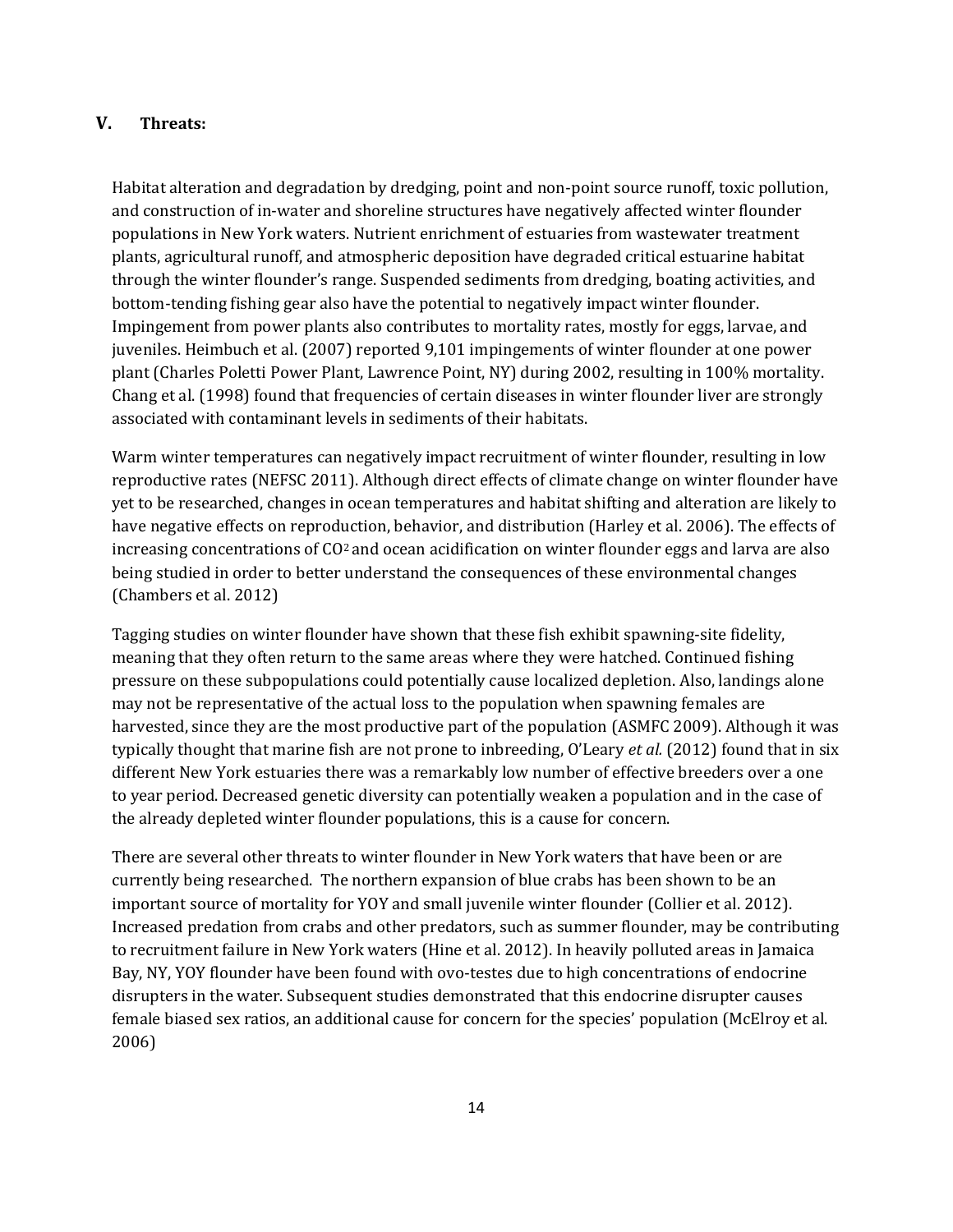#### **Are there regulatory mechanisms that protect the species or its habitat in New York?**

**\_\_\_\_\_\_\_ No \_\_\_\_\_ Unknown \_\_X\_\_\_ Yes** 

Since 1992, management of the winter flounder fishery has been coordinated by the Atlantic States Marine Fisheries Commission (ASMFC) in state waters and the New England Fishery Management Council (NEFMC) in federal waters. Amendment 1 (2005) to the FMP completely replaces all previous management measures put for by the ASMFC to manage the inshore stocks (GOM, SNE/MA) of winter flounder. Since the implementation of Amendment 1, there has been the addition of two subsequent Addenda (I and II) in 2009 and 2012. The inshore FMP works with states from Maine to Delaware to, "promote stock rebuilding and management of the winter flounder fishery in a manner that is biologically, economically, socially and ecologically sound," with focus on, "rebuilding of the inshore and estuarine component of the winter flounder stock" (ASMFC 2005). The New York population is part of the southern New England/Mid-Atlantic (SNE/MA) stock unit, including the waters south of Cape Cod to the Delaware-Maryland border. The Georges Bank stock is managed by the NEFMC under Amendment 17 and Framework 47 to the Northeast Multispecies FMP, due to its offshore occurrence (ASMFC 2012a). In order to adequately protect and conserve the species, cooperative management between the states and federal waters is essential due to the migratory nature of the winter flounder (ASMFC 2012a).

New York's commercial regulations do not allow, at any time, for the use of gill or trammel nets while fishing for winter flounder. The regulations also include size limits (total length in inches) and trip limits (as measured in poundage). There are several open seasons for commercial winter flounder harvest, and each season is associated with its own permitted gear type (NYSDEC 2013a). Currently, recreational fishing for winter flounder in New York runs from April 1st to May 30th and the minimum size limit is 12 inches with a two fish daily possession limit (NYSDEC 2013b). The federal rule established by the NEFMC prohibits any taking of SNE/MA winter flounder from offshore waters (ASMFC 2012a).

As part of the Sustainable Fisheries Act (1996) reauthorization and amendment to the Magnuson-Stevens Fisheries Conservation and Management Act, it is the responsibility of the regional management councils to adequately protect essential fish habitat (EFH). EFH is defined as, "those waters and substrates necessary to fish for spawning, breeding, feeding or growth to maturity" (Pereira et al. 1999). Although this regulatory mechanism is not specific to winter flounder, the designation of spawning habitat for this species has resulted in the denial of dredging permits for inshore estuaries in the Mid-Atlantic and New England regions in winter and spring (Grotheus et al. 2006).

## **Describe knowledge of management/conservation actions that are needed for recovery/conservation, or to eliminate, minimize, or compensate for the identified threats:**

Habitat restoration and protection throughout the Hudson-Long Island basin are important for the winter flounder. Fisheries-independent surveys should be expanded. Collection of new and updated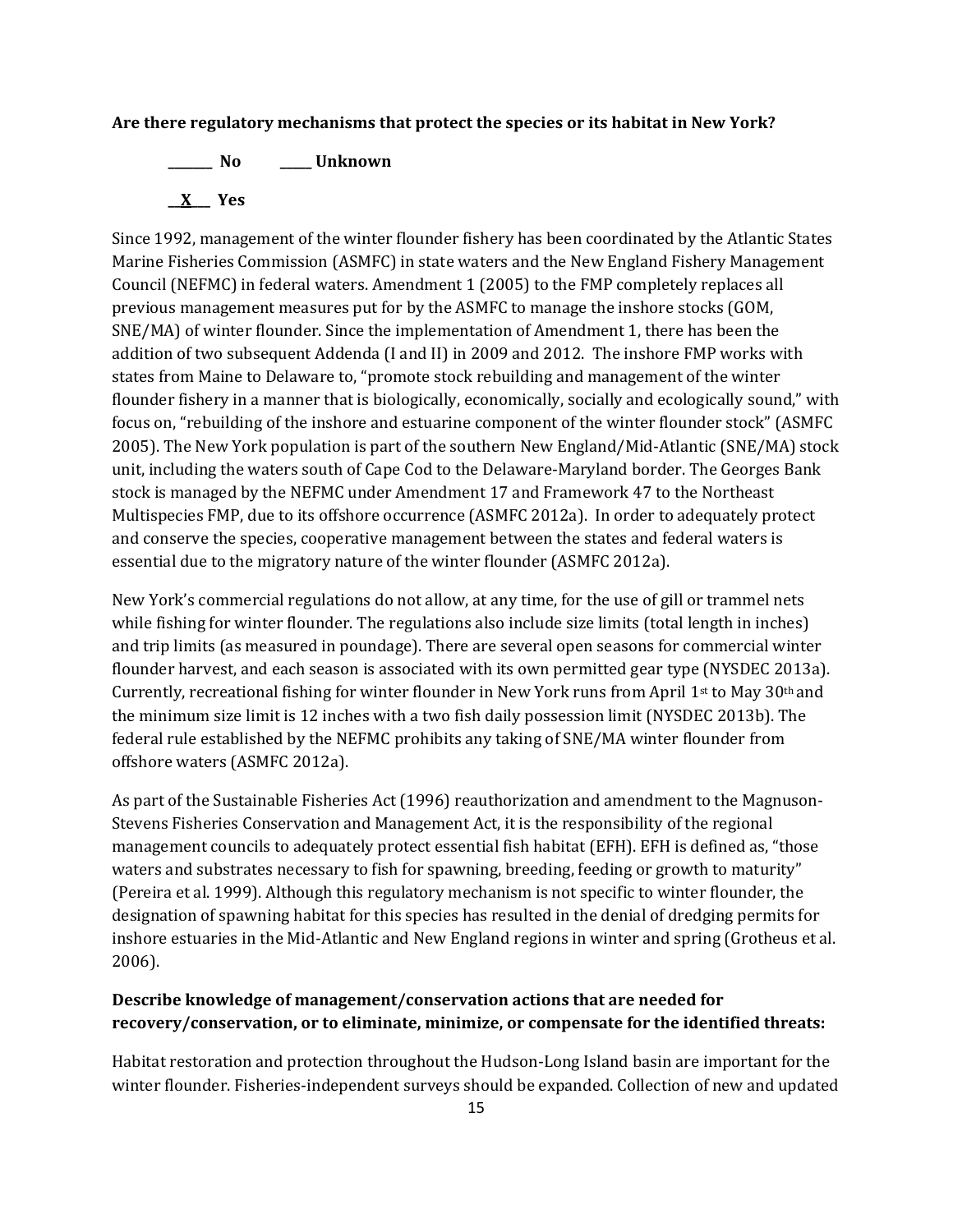data regarding the life history status and habitat use of this species would lead to a better understanding of life stage interactions relative to survival between life stages as well as importance of specific habitats for each life stage (NYSDEC 2005). Effects of temperature changes on flounder behavior, distribution, and reproduction should be studied to plan for changing ocean conditions. Continued protection and restoration of submerged aquatic vegetation beds is necessary to support juvenile flounder populations. Continued implementation of the ASMFC's and NEFMC's FMPs will help lead to the production of sustainable stocks of winter flounder.

#### **VI. References**

- Atlantic States Marine Fisheries Commission (ASMFC). 2005. Amendment 1 to the interstate fishery management plan for inshore stocks of winter flounder. Fishery Management Report No. 43: 102p.
- Atlantic States Marine Fisheries Commission (ASMFC). 2009. Addendum I to Amendment 1 to the Interstate Fishery Management Plan for Inshore Stocks of Winter Flounder. http://www.asmfc.org/. May 2013
- Atlantic States Marine Fisheries Commission (ASMFC). 2012a. Addendum II to Amendment I to the Inshore Winter Flounder Fishery Management Plan. http://www.asmfc.org/. May 2013.
- Atlantic States Marine Fisheries Commission (ASMFC). 2012b. Species profile: winter flounder, depleted SNE/MA stock in early stages of rebuilding. ASMFC Fisheries Focus 21(1): 4p.
- Carlson, J.K., T.A. Randall, and M.E. Mroczka. 1997. Feeding habits of winter flounder (*Pleuronectes americanus*) in a habitat exposed to anthropogenic disturbance. Journal of Northwestern Atlantic Fishery Science 21: 65-73.
- Chambers, R.C., E.A. Habeck, A.C. Candelmo, M.E. Poach, D. Wieczorek, B.A. Phelan, E. M. Caldarone, and K.R. Cooper. 2012. The Effects of Ocean Acidification on the Early Life-Stages of Commercially Important Flatfish of the Northeast USA. Taken from Northeast Fisheries Science Center Reference Document 12-28, 13<sup>th</sup> Flatfish Biology Conference 2012, Abstracts. Page 37.
- Collier, J.L., S. Fitzgeralrd, L.A. Hice, M.G. Frisk, and A.E. McElroy. 2012. Blue Crab Predation onf Juvenile Winter Flounder Demonstrated by a New PCR Method. Taken from Northeast Fisheries Science Center Reference Document 12-28, 13th Flatfish Biology Conference 2012, Abstracts. Page 54.
- Chang, S., V.S. Zdanowicz, and R.A. Murchelano. 1998. Associations between liver lesions in winter flounder (*Pleuronectes americanus*) and sediment chemical contaminants from north-east United States estuaries. ICES Journal of Marine Science 55: 954-969.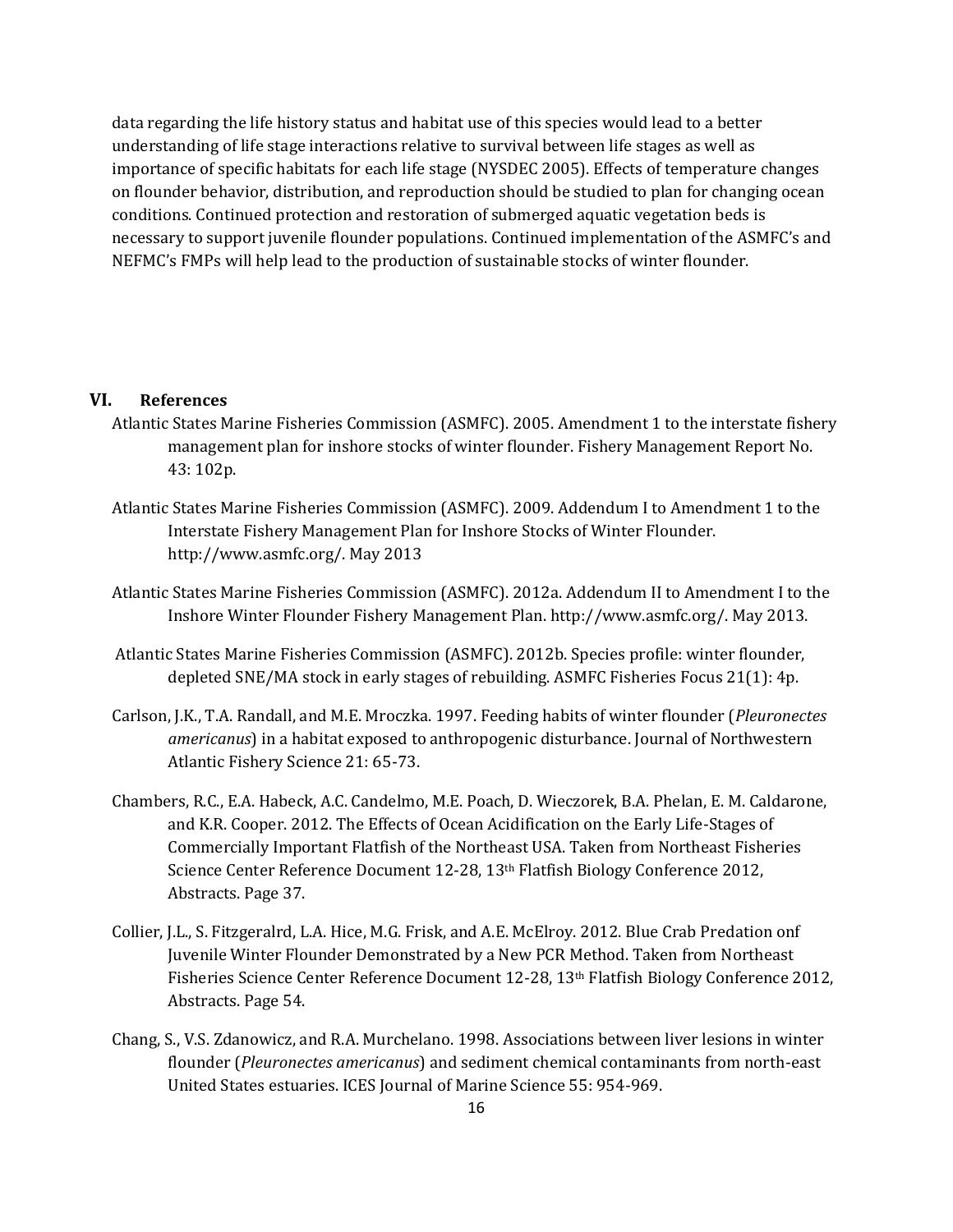- Grothues, T., B. Phelan, and E. Bochenek. 2006. Estuary-Scale Movement of Telemetered Winter Flounder, *Pseuodopleuronectes americanus*, in a Fixed Hydrophone Array. Abstract taken from: Northeast Fisheries Science Center Reference Document 06-23. page 10.
- Harley, C.D.G., A.R. Hughes, K.M. Hultgren, B.G. Miner, C.J.B. Sorte, C.S. Thornber, L.F. Rodriguez, L. Tomanek, and S.L. Williams. 2006. The impacts of climate change in coastal marine systems. Ecology Letters 9: 228-241.
- Heimbuch, D.G., D.J. Dunning, and Q.E. Ross. 2007. Assessing potential effects of entrainment and impingement on fish stocks of the New York-New Jersey Harbor Estuary and Long Island Sound. Transactions of the American Fisheries Society 136: 492-508.
- Hice, L.A., A.E. McElroy, A.P. Jordaan, and M.G. Frisk. 2012. Assessing the Decline of Winter flounder on Long Island: An Overview of SoMAS Research. Taken from Northeast Fisheries Science Center Reference Document 12-28, 13th Flatfish Biology Conference 2012, Abstracts.
- McElroy, A., L. Mena, V. Taibe, and C. Chambers. 2006. Sediments from Jamaica Bay New York Cause Endocrine Disruption in Young-of-the-Year Winter Flounder- Nonylphenol Implicated as Causative Agent. Taken From Northeast Fisheries Science Center Reference Document 06- 23, Tenth Flatfish Biology Conference Abstracts. page 23.
- New York State Department of Environmental Conservation (NYSDEC). 2005. New York State Comprehensive Wildlife Conservation Strategy. http://www.dec.ny.gov/index.html.
- New York State Department of Environmental Conservation (NYSDEC). 2013a. Regulations and Enforcement, Chapter 1- Fish and Wildlife, Part 40: Marine Fish. http://www.dec.ny.gov/regs/4011.html. May 2013.
- New York State Department of Environmental Conservation (NYSDEC). 2013b. Saltwater Fishing Regulations- Recreational. http://www.dec.ny.gov/outdoor/7894.html. May 2013.
- Northeast Fisheries Science Center (NEFSC). 2011. 52nd Northeast regional stock assessment workshop (52<sup>nd</sup> SAW) assessment summary report. US Department of Commerce, Northeast Fisheries Science Center Reference Document 11-11: 51p.
- O'Leary, S.J., L.A. Hice, K.A. Feldheim, M.G. Frisk, A.E. McElroy, M.D. Fast, and D.D. Chapman. 2012. Extremely High Levels of Inbreeding in Winter Flounder from Southern Long Island Bays. Taken from Northeast Fisheries Science Center Reference Document 12-28, 13th Flatfish Biology Conference 2012, Abstracts. page 48.
- Pereira, J.J., R. Goldberg, J.J. Ziskowski, P.L. Berrien, W.W. Morse, and D.L. Johnson. 1999. Essential fish habitat source document: Winter flounder, *Pseudopleuronectes americanus*, life history and habitat characteristics. NOAA/National Marine Fisheries Service, NOAA Technical Memo NMFS-NE-138. Woods Hole, MA. 48p.